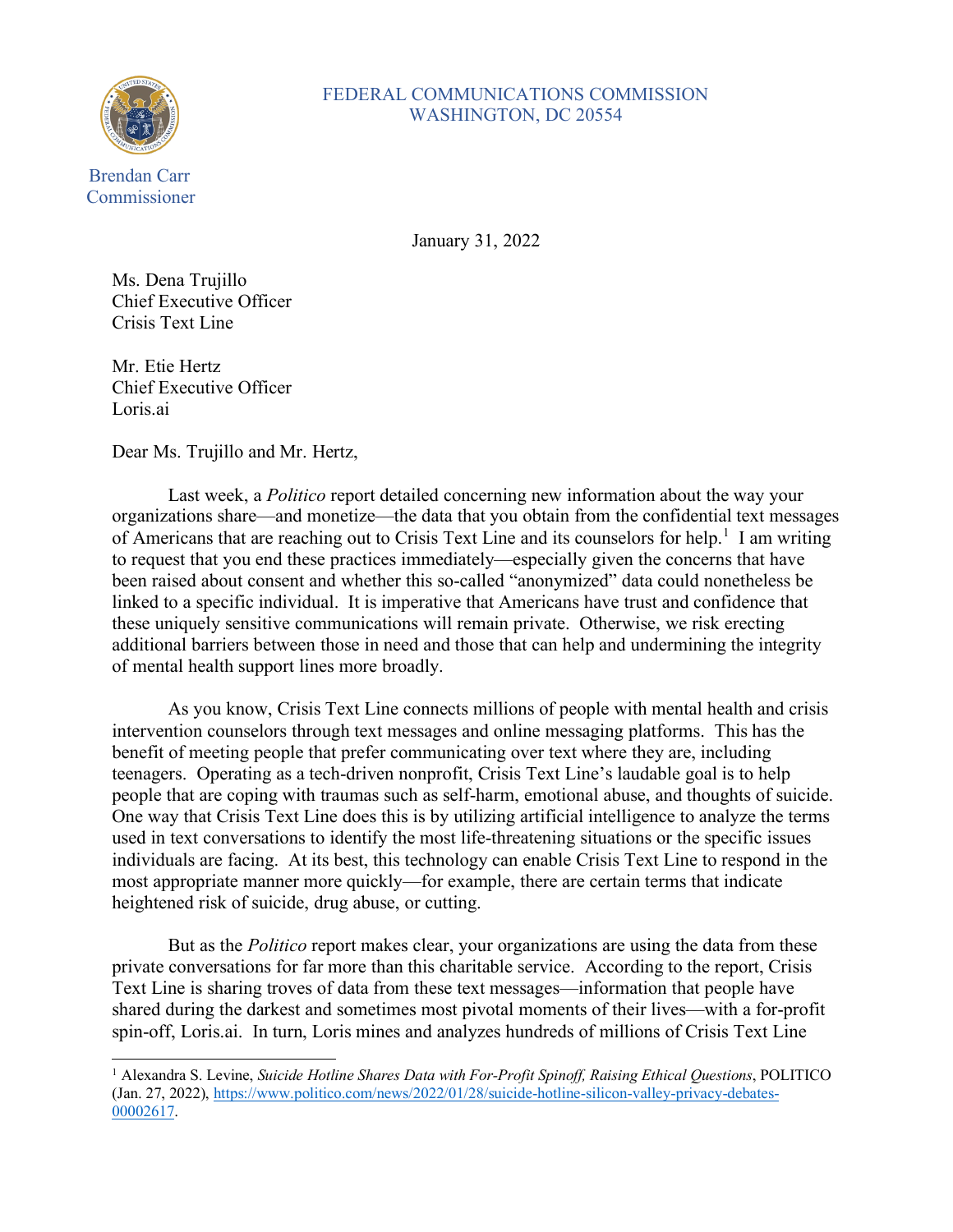messages for the purpose of developing "enterprise software that helps companies boost empathy AND bottom line," as Loris says on its website. Crisis Text Line holds an ownership stake in Loris, and Loris has pledged to share some of its revenue with Crisis Text Line, according to the *Politico* report. In fact, when describing its data-sharing partnership, Crisis Text Line states on its website, "Simply put, why sell t-shirts when you can sell the thing your organization does best?" This is disturbingly dystopian.

The *Politico* report flags several additional concerns too. For one, Crisis Text Line and Loris claim to share only anonymized data, but the report explains that there have been cases in other contexts where so-called "anonymized" data has been traced back to an individual. The concern is heightened here given the sensitive nature of communications with Crisis Text Line. For another, there are serious questions about whether meaningful consent has been provided before sharing and monetizing these communications. It is unlikely that someone reaching out to Crisis Text Line during a crisis is going to process the organization's 50-paragrah disclosure before beginning to communicate.

To be clear, there are other government agencies, including the Federal Trade Commission, that directly regulate the conduct and practices at issue here. And I would be interested in their views on these issues. For my part, I am writing to you today because the Federal Communications Commission, in partnership with the Department of Health and Human Services' Substance Abuse and Mental Health Services Administration, as well as the Department of Veterans Affairs, has long played a role in the establishment and implementation of the National Suicide Prevention Lifeline ("Lifeline")—which is distinct from the services offered by Crisis Text Line. In 2020, the FCC adopted rules to establish 988 as the new, nationwide 3-digit phone number for the Lifeline. And, most recently, the FCC adopted rules to expand access to the Lifeline by establishing the ability to text 988 to better support those in crisis, including those with disabilities. This work, and the Lifeline generally, has been made even more important by the COVID-19 pandemic, which has exacerbated the mental health crisis currently facing America. The success of the Lifeline, and other mental health hotlines, is directly tied to the public's trust that conversations will remain confidential. In fact, one of the reasons that people in crisis do not call the Lifeline or otherwise seek help is because they are worried that that they might lose their anonymity.

In recent advocacy before the FCC, where Crisis Text Line was lobbying for a larger role in the implementation of text-to-988 framework, Crisis Text Line acknowledged that "texters are often opening up for the first time [and . . .] the issues they share with … crisis counselors are often deeply personal and urgent." Crisis Text Line also stated that a "text-to-988 service must be held to the highest standards for data privacy, regardless of how it is implemented, in order to honor the trust placed in it by the texters who seek it – and to earn the trust of would-be texters who have yet to do so." If members of the public fear that the confidentiality of their conversations will be breached by Crisis Text Line's data-sharing and monetization practices, they are much less likely to reach out during times of need.